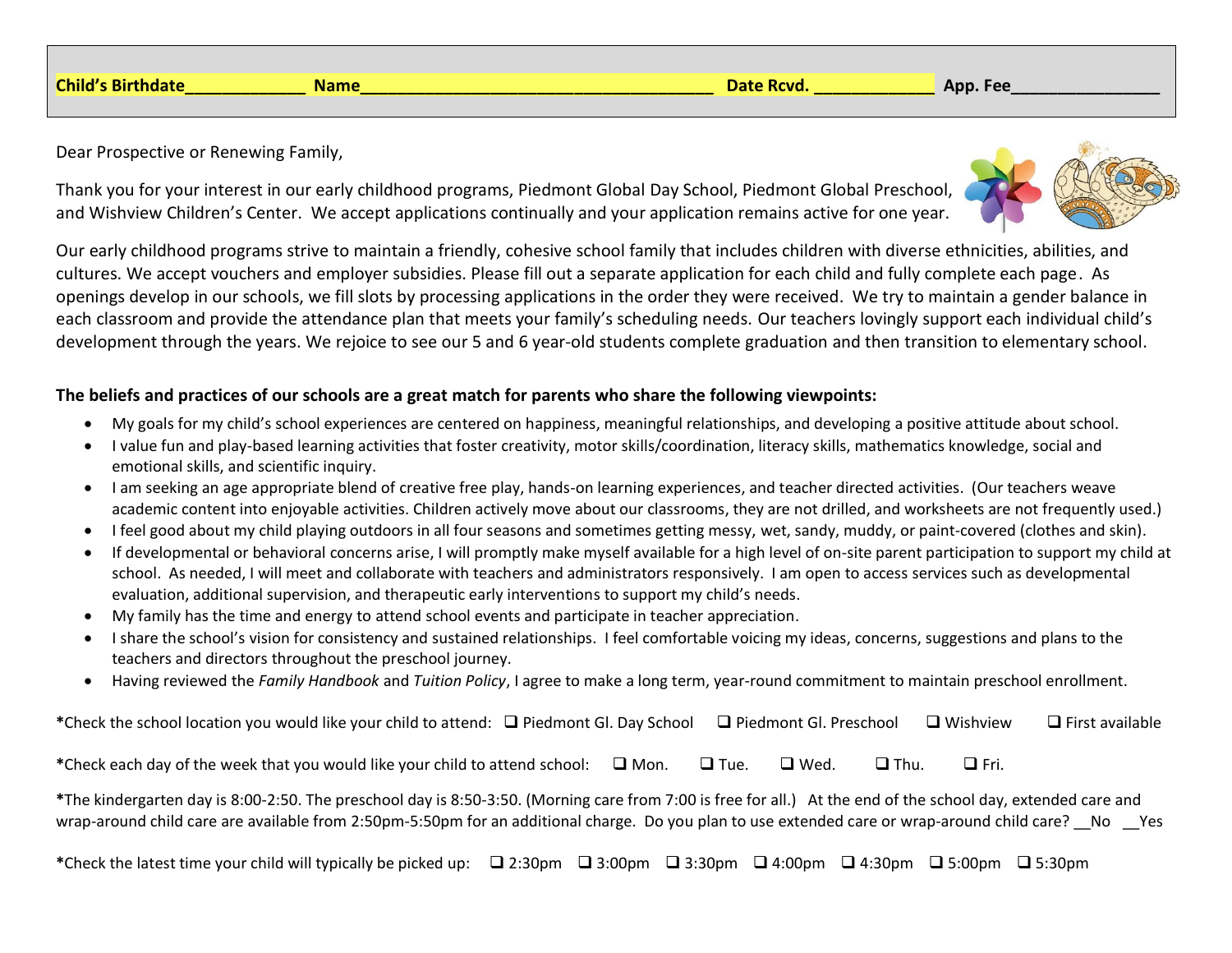| Wishview / Piedmont Global Day School / Preschool<br>Attendance plan notes:                                                                         |                  | <b>APPLICATION FOR ENROLLMENT</b> |                                          |             | FOR OFFICE USE ONLY:<br>Enrollment End Date                                                                                                                |
|-----------------------------------------------------------------------------------------------------------------------------------------------------|------------------|-----------------------------------|------------------------------------------|-------------|------------------------------------------------------------------------------------------------------------------------------------------------------------|
| <b>PAGE 1 CHILD &amp; FAMILY IMFORMATION</b>                                                                                                        |                  |                                   |                                          |             |                                                                                                                                                            |
|                                                                                                                                                     |                  |                                   | Child is a □BOY or □GIRL or □GENDER-FREE |             |                                                                                                                                                            |
|                                                                                                                                                     |                  |                                   |                                          |             |                                                                                                                                                            |
|                                                                                                                                                     |                  |                                   |                                          |             |                                                                                                                                                            |
| Who does this child live with?<br>□Both parents □Single mother □Single father □Parent & step-parent □Foster parent(s) □Grandparent(s) □Other $\Box$ |                  |                                   |                                          |             |                                                                                                                                                            |
|                                                                                                                                                     |                  |                                   |                                          |             |                                                                                                                                                            |
|                                                                                                                                                     |                  |                                   |                                          |             |                                                                                                                                                            |
|                                                                                                                                                     |                  |                                   |                                          |             |                                                                                                                                                            |
|                                                                                                                                                     |                  |                                   |                                          |             | *In the event of an emergency, center staff will attempt to contact parents/guardians first. If neither parent/guardian can be reached, we will then call: |
| 1st person to contact<br>in an emergency (Other<br>than parent/guardian)                                                                            | Name & Relation: |                                   | Home Phone:                              | Work Phone: | Cell phone:                                                                                                                                                |
| 2nd person to contact<br>in an emergency (Other<br>than parent/guardian)                                                                            | Name & Relation: |                                   | Home Phone:                              | Work Phone: | Cell phone:                                                                                                                                                |
|                                                                                                                                                     |                  |                                   |                                          |             |                                                                                                                                                            |
|                                                                                                                                                     |                  | 1) Where was this child born?     |                                          |             | Was this child born at full term or premature?                                                                                                             |

2) List siblings with ages<br>3) The first language learned by this child was

Age child began using words to ask for things:  $\Box$  , or  $\Box$ n/a

4) What cultural/religious celebrations are important to your family? \_\_\_\_\_\_\_\_\_\_\_\_\_\_\_\_\_\_\_\_\_\_\_\_\_\_\_\_\_\_\_\_\_\_\_\_\_\_\_\_\_\_\_\_\_\_\_\_\_\_\_\_\_\_\_\_\_\_\_\_\_\_\_\_\_\_\_\_\_\_\_

5) List any fears or unique behaviors this child has \_\_\_\_\_\_\_\_\_\_\_\_\_\_\_\_\_\_\_\_\_\_\_\_\_\_\_\_\_\_\_\_\_\_\_\_\_\_\_\_\_\_\_\_\_\_\_\_\_\_\_\_\_\_\_\_\_\_\_\_\_\_\_\_\_\_\_\_\_\_\_\_\_\_\_\_\_\_\_\_\_\_\_\_\_\_ 6) Please describe your child's daytime nap and nighttime sleeping pattern \_\_\_\_\_\_\_\_\_\_\_\_\_\_\_\_\_\_\_\_\_\_\_\_\_\_\_\_\_\_\_\_\_\_\_\_\_\_\_\_\_\_\_\_\_\_\_\_\_\_\_\_\_\_\_\_\_\_\_\_\_\_\_\_\_\_

7) Since birth, how many different nanny, child care, and preschool settings/arrangements has this child participated in? \_\_\_\_\_\_\_